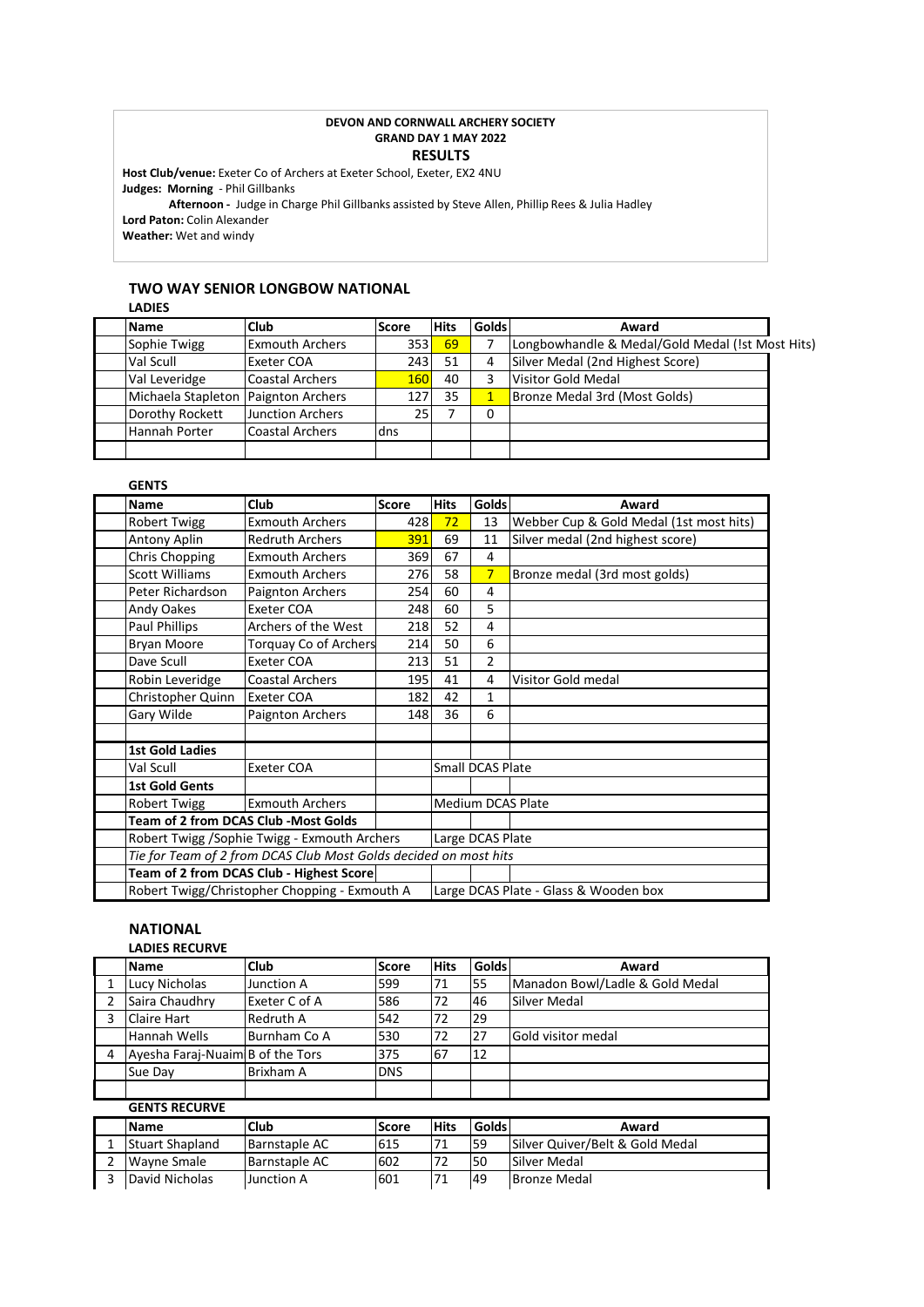| 4  | Nicolas Hicks        | Tamar Valley A         | 598 | 72 | 48 |
|----|----------------------|------------------------|-----|----|----|
| 5  | <b>Rob Williams</b>  | <b>B</b> of Wadebridge | 598 | 72 | 48 |
| 6  | Jon Dav              | <b>B</b> of the Tors   | 572 | 72 | 37 |
| 7  | Lee Knowles          | <b>B</b> of Wadebridge | 550 | 72 | 35 |
| 8  | <b>Andrew Hoyle</b>  | Exmouth A              | 548 | 72 | 33 |
| 9  | <b>Bob Jones</b>     | <b>Redruth A</b>       | 526 | 72 | 30 |
| 10 | lan Wheeler          | <b>Redruth A</b>       | 497 | 71 | 21 |
| 11 | <b>Richard Jones</b> | <b>B</b> of Wadebridge | 472 | 72 | 20 |
| 12 | Tomasz Pawinski      | Exeter C of A          | 472 | 70 | 19 |
| 13 | Peter Richardson     | Paignton A             | 468 | 72 | 14 |
| 14 | Graham Waters        | Exeter C of A          | 447 | 69 | 22 |
| 15 | <b>Gary Wilde</b>    | Paignton A             | 447 | 71 | 11 |
| 16 | lan Caira            | <b>Brixham A</b>       | 437 | 67 | 16 |
| 17 | Keith Monroe         | Paignton A             | 224 | 55 | l0 |
|    |                      |                        |     |    |    |

# **LADIES COMPOUND**

| <b>Name</b>                  | Club             | Score      | <b>Hits</b> | <b>Golds</b> | Award               |
|------------------------------|------------------|------------|-------------|--------------|---------------------|
| Chloe Scott                  | B of Wadebridge  | 600        | 72          | 51           | Trophy & Gold Medal |
| Asher Smart                  | Uni of Exeter AC | <b>DNS</b> |             |              |                     |
| Sharon Hill                  | Brixham A        | <b>DNS</b> |             |              |                     |
| Nicole Challacombe Brixham A |                  | <b>DNS</b> |             |              |                     |
|                              |                  |            |             |              |                     |

|               | <b>Name</b>                  | <b>Club</b>           | <b>Score</b> | <b>Hits</b> | <b>Golds</b> | Award                  |
|---------------|------------------------------|-----------------------|--------------|-------------|--------------|------------------------|
|               | Andrew Scott                 | B of Wadebridge       | 638          | 72          | 67           | Trophy & Gold Medal    |
|               | <b>Ben Glover</b>            | <b>Oxford Archers</b> | 626          | 72          | 61           | 1st Visitor Gold Medal |
|               | George Pengelly              | Burnham Co A          | 619          | 71          | 63           |                        |
| $\mathcal{P}$ | Colin Alexander              | Exeter C of A         | 602          | 72          | 49           | Silver Medal           |
| 3             | <b>Matthew Collins</b>       | Brixham A             | 587          | 72          | 46           | <b>Bronze Medal</b>    |
| 4             | <b>Tristan Young</b>         | B of Wadebridge       | 583          | 71          | 43           |                        |
| 5             | Cornelis Boon                | <b>Barnstaple AC</b>  | 560          | 72          | 33           |                        |
| 6             | John bolus Hawkins Brixham A |                       | 524          | -70         | 23           |                        |

# **LADIES BAREBOW**

| <b>Name</b>        | <b>Club</b>     | Score   | <b>Hits</b> | <b>Golds</b> | Award               |
|--------------------|-----------------|---------|-------------|--------------|---------------------|
| Shelagh Cusack     | Junction A      | 469     | 71          | 15           | Trophy & Gold Medal |
| Rachel Osman       | Exeter C of A   | 298     | 56          |              |                     |
| Elaine Jones       | B of Wadebridge | 280     | 54          |              |                     |
| <b>IFinoa Pine</b> | A of the West   | Retired |             |              |                     |

# **GENTS BAREBOW**

| <b>Name</b>          | Club             | Score | <b>Hits</b> | <b>Golds</b> | Award               |
|----------------------|------------------|-------|-------------|--------------|---------------------|
| lJames Havdav        | Exeter C of A    | 502   | 72          | 19           | Trophy & Gold Medal |
| <b>Bill Wilson</b>   | Redruth A        | 444   | 72          | 12           |                     |
| <b>Henry Barnett</b> | Uni of Exeter AC | 391   | 71          | 10           |                     |

# **LADIES LONGBOW**

| <b>Name</b>                   | <b>Club</b> | lScore     | <b>Hits</b> | <b>Golds</b>   | Award               |
|-------------------------------|-------------|------------|-------------|----------------|---------------------|
| Sophie Twigg                  | Exmouth A   | 247        | 59          | $\overline{4}$ | Trophy & Gold Medal |
| Val Leveridge                 | Coastal A   | 171        | <b>43</b>   |                | Visitor Gold Medal  |
| Michaela Stapleton Paignton A |             | '95        | 29          |                |                     |
| Hannah Porter                 | Coastal A   | <b>DNS</b> |             |                |                     |

# **GENTS LONGBOW**

| <b>Name</b>          | <b>Club</b>      | <b>Score</b> | <b>Hits</b> | <b>Golds</b>   | Award               |
|----------------------|------------------|--------------|-------------|----------------|---------------------|
| <b>Robert Twigg</b>  | Exmouth A        | 441          | 71          | 10             | Trophy & Gold Medal |
| <b>Antony Aplin</b>  | <b>Redruth A</b> | 436          | 72          | 18             | Silver Medal        |
| Scott Williams       | <b>Exmouth A</b> | 420          | 70          | 15             | <b>Bronze Medal</b> |
| Chris Chopping       | <b>Exmouth A</b> | 341          | 65          | 19             |                     |
| Robin Leveridge      | Coastal A        | 200          | 46          | $\overline{4}$ | Visitor Gold Medal  |
| <b>Paul Phillips</b> | A of the West    | 155          | 39          | っ              |                     |